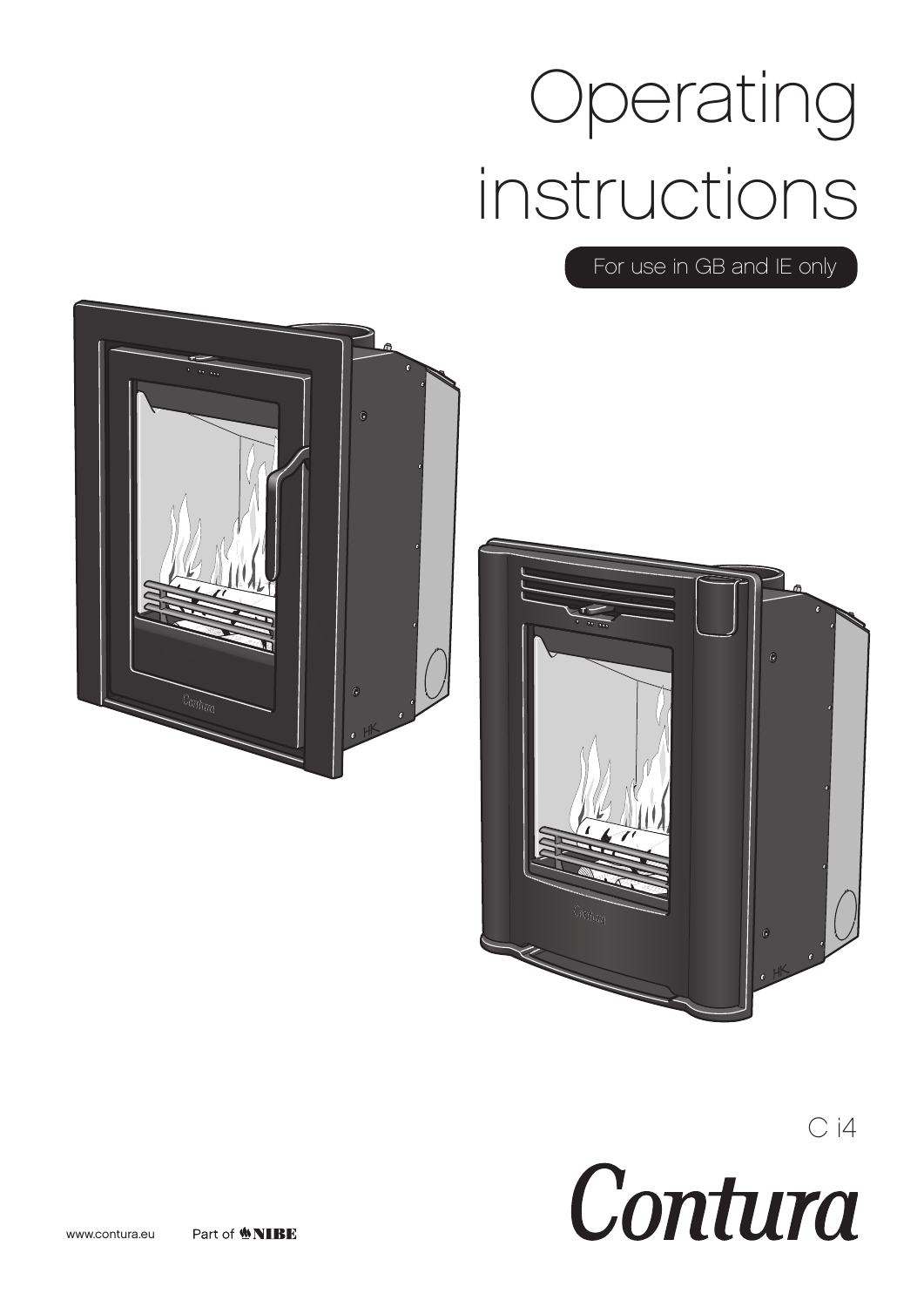#### choice of fuel

This appliance is a multifuel stove and can be used with both wood logs or smokeless fuel. All sorts of logs, such as birch, beech, oak, elm, ash, conifers and fruit trees can be used as fuel in the stove. Different types of wood have different density, the higher the density the higher the energy value. Oak, beech and birch have the highest density. When using smokeless fuel remember to burn only anthracite or manufactured smokeless fuel briquettes. Never use bituminous coal or petroleum based fuels, these types of fuels will invalidate the product guarantee. The lighting is highly recommended to be made with kindling wood irrespective of which type of fuel you are using.

#### correctly sized wood

Note that if too little kindling is used when lighting, or if the wood is too thickly cut, the fire box will not reach the correct operating temperature. Incorrect lighting can lead to poor combustion with heavy sooting and may result in the fire going out when the door is shut.

Kindling wood: Finely chopped wood

Length: 20-25 cm

Diameter: 3-4 cm

Weight per lighting: 1.5 kg (approx. 12-15 finely chopped pieces)

Feeding Wood: Chopped wood Length: 20-25 cm Diameter: 6-7 cm Normal weight: 1.0 kg/hour (1-2 logs per load) Max weight: 1,5 kg/hour (1-2 logs per load)

#### Feeding Solid fuel:

Anthracite or manufactured smokeless fuel briquettes Normal weight: 0,6 kg/hour Max weight: 0,9 kg/hour

# Operating the right way

I It is important that the correct amount of fuel is<br>used, the amount of air supplied will not be enough if you overload the stove.

It is especially important that the correct amount of wood is used, when lighting. If you are lighting the fire for the first time you should use a scale to see how much 1,5 kg kindling is. Also check what the normal and maximum weights look like.

The stove is only intended for use with the door closed and it is only then that the hot air flushing of the glass surfaces occurs. Always open the door carefully and slowly to prevent blow back because of the changing pressure in the stove.

The function of stoves differs depending on the draught conditions in the chimney. Achieving the correct setting for the combustion air damper usually takes a few attempts.

#### air inlet controls

To ensure correct and complete combustion it is important to follow the instructions for the two air supply controls, they must be used differently depending on what type of fuel is used.

NOTE! the primary air inlet control can only be regulated if the grate is in open position, to open the grate pull the grate hadle towards you.

#### Burning wood:

Always set the primary air inlet control to the closed position and control the combustion with the secondary air inlet control.

#### Burning smokeless fuel:

Control the combustion with the primary air inlet control and set the secondary air inlet control to the closed position.



### Lighting

If your house has mechanical exhaust air ventilation you will need to open a window near the stove before lighting the fire. Leave the window open for a few minutes until the fire has caught.

- 1. Close the primary air control and open the secondary air control fully.
- 2. Place some newspaper or a fire lighter block, and approximately 1,5 kg kindling in the middle of the stove. The wood should be piled alternately across and lengthways.
- 3. Light the fire.
- 4. The door is set to the lighting position, that is when the locking hook is set to leave the door slightly open. When the fire has caught fully after approx 10-15 minutes, close the doors completely. The first load of logs should not be put on until the start up fire has become a glowing bed of embers.

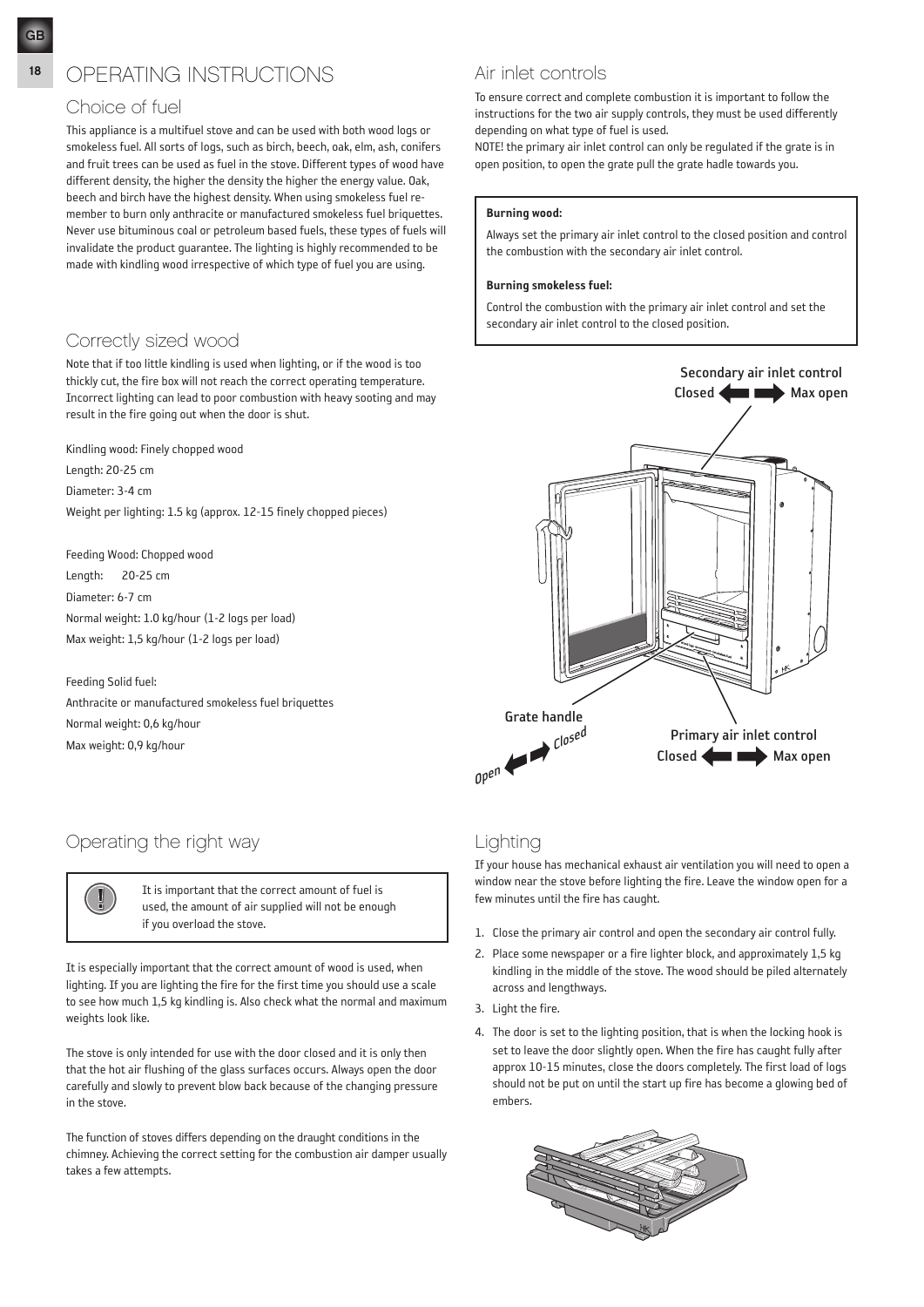- 1. Open the door handle slightly and let the vacuum in the firebox equalise for a few seconds before opening the door completely.
- 2. Add 2 logs of a combined weight of approx 1.0-1.5 kg. One log is placed diagonally and the other one placed parallel to the back. Then close the door. Leave the air inlet control completely open for approx. 5 minutes until the logs turn black and catch fire.



3. If you wish slower combustion, the supply of air inlet can be reduced. Nominal output of 4 kW is usually obtained when the air inlet control is set to 50% open and two logs are lit. In this operating mode it is important that the air inlet control is fully open for the first 5 minutes so that the wood has a chance to ignite fully before the supply of from the air inlet control is reduced. A condition of being able to control the heat output is a thick bed of embers and a high temperature in the firebox. When the fire has burnt down to embers is the time to add more wood. The conditions for controlling combustion vary depending on the tempe-

rature in the stove and the draft in the chimney.

#### Smokeless fuel loading

When using smokeless fuel the grate shall always be in open position, this is reached by pulling the grate towards you. It is only when the grate is in open position you are able to adjust the primary inlet air control.

- 1. Set the primary air control to the right, this will give maximum of air supply towards the grate.
- 2. Close the secondary air inlet control.

3. Add 0,6 kg of briquetts on top of the glowing embers and close the door. 4. After approx. 5 minutes when the fuel is well alight, open the door and place the primary air control at 50 % open, this will under normal conditions give you the nominal output of 4 kW.

De-ash before refueling, refuel little and often for clean and efficient burning. Always burn new fuel at high output for a few minutes before you adjust the primary air control into desired setting. Remember not to burn with the primary air control at maximum for longer periods.

# Quick lighting

It is important that the wood catches fire quickly. Quick lighting is achieved by opening the combustion air damper fully or by leaving the door in the lighting position for a moment. Smouldering, i.e. reduced air supply, results in poor combustion and efficiency with high emission discharges and can, in worst-case scenarios, cause rapid gas ignition resulting in stove damage.

#### The wood's moisture content

Fresh wood is about 50 per cent water. Some of the water circulates freely between the fibres and some of the water is bound in the cells. The wood must always be dried so that the free water evaporates. The timber is ready for use when the moisture content has fallen below 20 %. If wood with a higher moisture content is lit, a large part of the energy content of the wood is used boiling off the water. If the wood is damp, the combustion is also poor, layers of soot and tar build up in the chimney and could, at worst, lead to a chimney fire. In addition, it causes the glass of the stove to soot and may cause discomfort to those living nearby.

To ensure thoroughly dry wood, the wood should be cut in the winter and stored, well aired, under a roof. Never cover the wood pile with a tarpaulin to the ground. The tarpaulin will then act as a sealed cover and the wood will be prevented from drying. Always store a small amount of wood indoors for several days before use, so that the surface moisture has time to evaporate

#### Wood loading <sup>19</sup> You must NOT burn the following

Under no circumstances may bituminous coal or petrolium based solid fuel briquettes be used. Neither pressure impregnated wood, painted or glued wood, chipboard, plastic or colour brochures be used as fuel. All these materials can create hydrochloric acid and heavy metals that are damaging both to the environment and the stove. Hydrochloric acid can also attack the steel in the chimney or the mortar in a stone built chimney.

#### **Candles**

Do not use old candle stubs as fuel. Melted wax runs down into the stove's damper system and makes the stove unusable. Repairs for this are very expensive.

# STOVE MAINTENANCE

The glass may be come sooty with use, even if the fire is lit with dry wood with a moisture content of 15-20%. Wiping with dry paper is often sufficient when cleaning regularly. If the soot has been on the glass for longer it can be removed using cleaning agent or a specific soot removal agent. When antrhacite smokeless fuel are used and the glass air wash is reduced you will likely have stain on the glass, this will easily be removed with some cleaning agent. These cleaning agents can be purchased at your local supermarket or your local stove dealer.

Never use cleaning agents that contain any abrasives, these can damage the glass.

Ensure that no embers remain when removing ash from the stove. The ash must be stored in a fireproof container with a lid for for at least a week before being disposed of.

Also clean inside the area where the ash-pan is located, otherwise spilled ash can prevent the ash-pan from being fully inserted and prevent the fireplace door from being closed properly.

The grate and other cast iron components can be cleaned using a wirebrush.

It is important that the gaskets are checked from a combustion point of view, because worn gaskets reduce combustion because the stove draws additional air.

 Painted parts of the stove can be cleaned with a damp cloth and, if necessary, a little washing-up liquid. Damage, such as scratches, to painted parts can be repaired using Contura touch up paint. Contact your dealer.

Components close to the centre of the fire may need to be replaced. Examples of such components are the stove cladding and grate. The life of these components depends on how much and in what way the stove has been used.

#### Managing waste

The stove packaging is cardboard, wood and a small amount of plastic. The materials must be sorted and recycled.